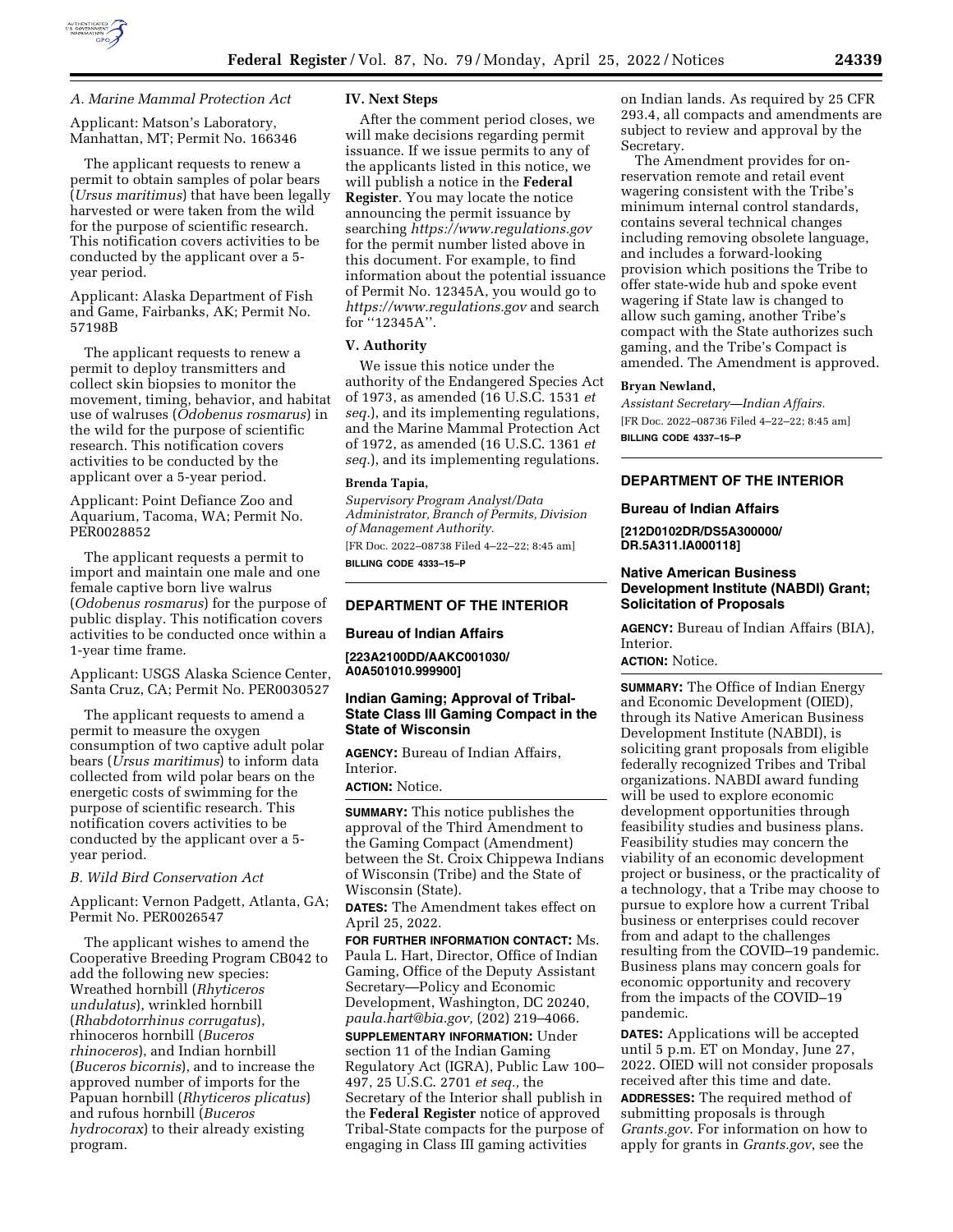instructions available at *[https://](https://www.grants.gov/help/html/help/Applicants/HowToApplyForGrants.htm) [www.grants.gov/help/html/help/](https://www.grants.gov/help/html/help/Applicants/HowToApplyForGrants.htm) [Applicants/HowToApplyForGrants.htm.](https://www.grants.gov/help/html/help/Applicants/HowToApplyForGrants.htm)*  Proposals must be submitted to *Grants.gov* by the deadline established in the **DATES** section.

**FOR FURTHER INFORMATION CONTACT:** Mr. Dennis Wilson, Grant Management Specialist, Office of Indian Economic Development, telephone: (505) 917– 3235; email: *[dennis.wilson@bia.gov.](mailto:dennis.wilson@bia.gov)* If you have questions regarding the application process, please contact Ms. Jo Ann Metcalfe, Grant Officer, telephone (401) 703–3390; email *[jo.metcalfe@bia.gov.](mailto:jo.metcalfe@bia.gov)* Individuals in the United States who are deaf, deafblind, hard of hearing, or have a speech disability may dial 711 (TTY, TDD, or TeleBraille) to access telecommunications relay services. Additional Program information can be found at *[https://www.bia.gov/service/](https://www.bia.gov/service/grants/nabdi) [grants/nabdi.](https://www.bia.gov/service/grants/nabdi)* 

#### **SUPPLEMENTARY INFORMATION:**

- I. General Information
- II. Number of Projects Funded
- III. Background
- IV. Eligibility for Funding
- V. Who May Perform Feasibility Studies Funded by NABDI Grants?
- VI. Applicant Procurement Procedures
- VII. Limitations
- VIII. NABDI Application Guidance
- IX. Mandatory Components
- X. Incomplete Applications
- XI. Review and Selection Process
- XII. Evaluation Criteria
- XIII. Transfer of Funds
- XIV. Reporting Requirements for Award Recipients
- XV. Conflicts of Interest
- XVI. Questions and Requests for OIED Assistance
- XVII. Paperwork Reduction Act XVIII. Authority

I. *General Information. Award Ceiling:* \$75,000. *Award Floor:* \$25,000. *CFDA Number:* 15.032. *Cost Sharing or Matching* 

- 
- *Requirement:* No. *Number of Awards:* 20 to 35.

*Category:* Business Development. *II. Number of Projects Funded.* OIED anticipates awarding approximately 20 to 35 grants under this announcement ranging in value from approximately \$25,000 to \$75,000. The program can fund projects only one year at a time. OIED will use a competitive evaluation process for awarding based on criteria described in the Review and Selection Process Section of this notice. Only one application will be accepted from an eligible Tribe, and only one application will be accepted from an eligible Tribal Organization of that Tribe.

*III. Background.* The Office of the Assistant Secretary—Indian Affairs,

through OIED, is soliciting proposals from federally recognized Tribes listed as *Indian Entities Recognized by and Eligible to Receive Services from the United States Bureau of Indian Affairs*  at 87 FR 4636 (January 28, 2022) and Tribal Organizations eligible for NABDI grants. Indian Tribes are referred to using the term ''Tribe'' throughout this notice. Tribal Organization is defined by 25 U.S.C. 5304(*l*). Consultants may include, but are not limited to universities and colleges, private consulting firms, and non-academic non-profit entities. The feasibility studies will help facilitate informed decision-making regarding Tribes' economic futures. Feasibility studies may concern the viability of an economic development project or business, or the practicality of a technology, that a Tribe may choose to pursue to explore how a current Tribal business or enterprises could recover and adapt to the challenges resulting from the COVID–19 pandemic. NABDI awards may be used to develop business plans for eligible applicant's goals for economic opportunity and recovery, such as the economic impacts of the COVID–19 pandemic. The OIED administers this program through its Division of Economic Development (DED).

The funding periods and amounts referenced in this solicitation are subject to the availability of non-recurring appropriation funds of the BIA budget at the time of award, as well as the Department of the Interior (DOI) and Indian Affairs priorities at the time of the award. Neither DOI nor Indian Affairs will be held responsible for proposal or application preparation costs. Publication of this solicitation does not obligate DOI or Indian Affairs to award any specific grant or to obligate all or any part of available funds. Future funding is subject to the availability of appropriations and cannot be guaranteed. DOI or Indian Affairs may cancel or withdraw this solicitation at any time.

*IV. Eligibility for Funding.* The Office of the Assistant Secretary—Indian Affairs, through OIED, is soliciting proposals from federally recognized Tribes listed as *Indian Entities Recognized by and Eligible to Receive Services from the United States Bureau of Indian Affairs* at 87 FR 4636 (January 28, 2022) and Tribal Organizations eligible for NABDI grants. Indian Tribes are referred to using the term ''Tribe'' throughout this notice. Tribal Organization is defined by 25 U.S.C. 5304(*l*).

*V. Who may Perform Feasibility Studies or Develop Business Plans* 

*Funded by NABDI Grants?* The applicant determines who will conduct its feasibility study or business plan. An applicant has several choices, including but not limited to:

- Universities and colleges;
- Private consulting firms; or
- Non-academic, non-profit entities. *VI. Applicant Procurement*

*Procedures.* The applicant is subject to the procurement standards in 2 CFR 200.318 through 200.326. In accordance with 2 CFR 200.318, an applicant must use its own documented procurement procedures which reflect Tribal laws and regulations, provided that the procurements conform to applicable Federal law and standards.

*VII. Limitations.* NABDI grant funding must be expended in accordance with applicable statutory and regulatory requirements, including 2 CFR part 200. As part of the grant application review process, OIED may conduct a review of an applicant's prior OIED grant awards(s).

Applicants that are currently under BIA sanction Level 2 or higher resulting from non-compliance with the Single Audit Act are ineligible for a NABDI award. Applicants at Sanction Level 1 will be considered for funding.

Only one application will be accepted from an eligible Tribe, and only one application will be accepted from an eligible Tribal Organization of that Tribe. Applications should address one project and any submissions that contain multiple project proposals will not be considered. OIED will apply the same objective ranking criteria to each proposal.

The purpose of NABDI grants is to fund feasibility studies and business plans for proposed economic development projects, businesses, technologies and for businesses recovering from the effects of the COVID–19 pandemic. An application can request funding for a feasibility study or a business plan.

NABDI awards may not be used for: • Establishing or operating a Tribal Office;

• Indirect costs or administrative costs as defined by the Federal Acquisition Regulation (FAR);

• Purchase of equipment that is used to develop the feasibility studies, such as computers, vehicles, field gear, etc. (however, leasing of this type of equipment for the purpose of developing feasibility studies is allowed);

• Creating Tribal jobs to complete the project. A NABDI grant is not intended to create temporary administrative jobs or supplement employment for Tribal members;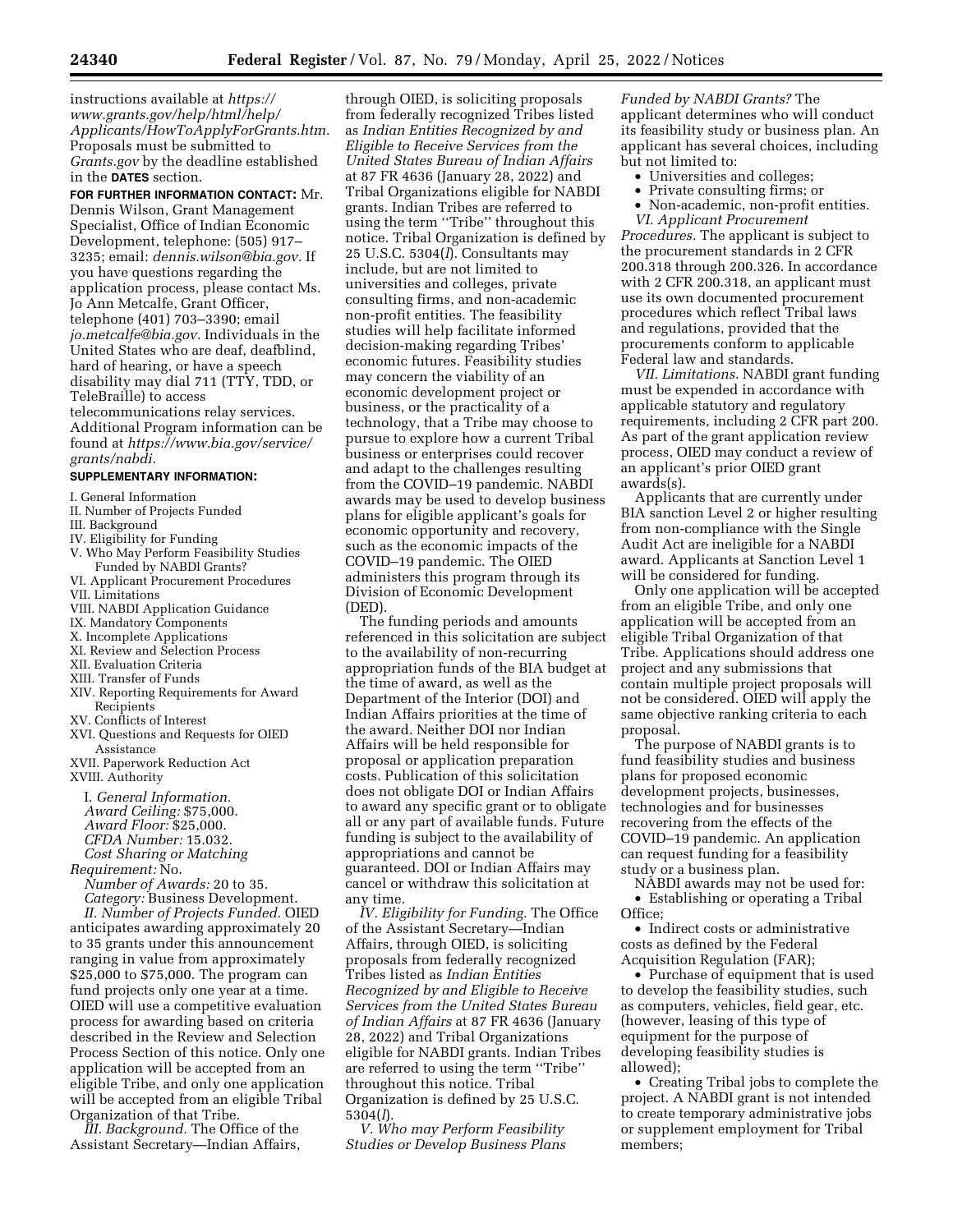• Legal fees;

• Application fees associated with permitting;

• Training;

• Contract negotiation fees;

• Feasibility studies of energy, mineral, energy legal infrastructure, or broadband related projects, businesses, or technologies that are addressed by OIED's Energy and Mineral Development Program (EMDP), Tribal Energy Development Capacity (TEDC); and

• Any other activities not authorized by the grant award letter.

*VIII. NABDI Application Guidance.*  All applications must be submitted in digital form to *grants.gov.* For instructions, see *[https://](https://www.grants.gov/help/html/help/Applicants/HowToApplyForGrants.htm) [www.grants.gov/help/html/help/](https://www.grants.gov/help/html/help/Applicants/HowToApplyForGrants.htm) [Applicants/HowToApplyForGrants.htm.](https://www.grants.gov/help/html/help/Applicants/HowToApplyForGrants.htm)* 

*IX. Mandatory Components.* The mandatory components, and forms identified below, must be included in the proposal package. Links to the mandatory forms can be found under the ''Related Package'' tab on the NABDI FY2022 grant opportunity page at *[www.grants.gov.](http://www.grants.gov)* Any information in the possession of the BIA or submitted to the BIA throughout the process, including final work product, constitutes government records and may be subject to disclosure to third parties under the Freedom of Information Act (FOIA), 5 U.S.C. 552, and the Department of the Interior's FOIA regulations at 43 CFR part 2, unless a FOIA exemption or exception applies, or other provisions of law protect the information. Following are the names of the required forms:

- Cover Page
- Application for Federal Assistance (SF–424) [V4.0]
- Cover Letter
- Project Abstract Summary [V2.0]
- Project Narrative Attachment Form [V1.2]
- Budget Information for Non-Construction Programs (SF–424A) [V1.0]
- Attachments [V1.2]
- Key Contacts [V2.0]

*Cover Page:* A Cover Page must be included in the application and contain the following:

• Category of Funding for the NABDI application.

• Proposal Title.

• Total Amount of funding requested from the Program.

• Full and Proper Name of the applicant organization.

• Statement confirming the proposed

work will have the potential to reach the intended goals and objectives.

• Confirm active registration in SAM, attaching print-out from *sam.gov* to the

cover page. See instructions and registration instructions in Appendix.

• Provide active enrollment in ASAP and your Recipient ID with the BIA. Allow 3–4 weeks to complete all steps of enrollment prior to submission deadline. The organization must be enrolled in ASAP with BIA, current enrollment with other federal agencies is not sufficient. See instructions and registration instructions in Appendix.

• Confirmation of other completed Mandatory Components identified in this section (SF–424, Project Abstract Summary, etc).

• Identification of partnerships such as Tribes, other Tribal Organizations or Entities.

## **Application for Federal Assistance SF– 424**

Applicants are required complete the Application for Federal Assistance SF– 424.

Please use a descriptive file name that includes tribal name and project description. For example: NABDISF424.Tribalname.Project. The SF–424 form requires the Congressional District number of the applicant, which can be found at *[https://www.house.gov/](https://www.house.gov/reprentatives/find-your-representative) [reprentatives/find-your-representative.](https://www.house.gov/reprentatives/find-your-representative)* 

*Cover Letter:* A cover letter is not to exceed one (1) page that summarizes the interest and intent, complete with authorized signature(s) of organization leadership.

## **Project Abstract Summary and Project Narrative Attachment**

The first paragraph of the project narrative must include the title and basic description of the proposed feasibility study or business plan. The Project Narrative must not exceed 15 pages. Supplemental information such as letters of support, graphs, charts, maps, photographs and other graphic and/or other relevant information may be included in an appendix and not counted against the 15-page Project Narrative Limit. At a minimum, it should include:

• A technical description of the project and, if applicable, an explanation of how the proposed study or business plan would benefit the applicant and does not duplicate previous work;

• A description of the project objectives and goals;

• Deliverable products that the consultant is expected to generate, including interim deliverables (such as status reports and technical data to be obtained) and final deliverables (the feasibility study or business plan); and

• Resumes of key consultants and personnel to be retained, if available, and the names of subcontractors, if applicable. This information may be included as an attachment to the application and will not be counted towards the 15-page limitation.

• Please use a descriptive file name that includes tribal name and project description. For example: NABDINarrative.Tribalname.Project.

In addition, unless prohibited by tribal procurement procedures, please include a description of the consultant(s) the applicant wishes to retain, including the consultant's contact information, technical expertise, training, qualifications, and suitability to undertake the feasibility study. These documents may be included at the end of the Project Narrative and will not be counted toward the 15-page limitation.

Project Narratives are not judged based on their length. Please do not submit any attachments or documents beyond what is listed above, *e.g.,* Tribal history, unrelated photos and maps.

# **Budget Information for Non-Construction Programs (SF–424A) [V1.0] and Budget Narrative Attachment Form [V1.2]**

Applicants are required to utilize the SF–424A for the budget submission. Please use a descriptive file name that includes tribal name and project description. For example: NABDIBudget.Tribalname.Project. The budget must identify the amount of grant funding requested and a comprehensive breakdown of all projected and anticipated expenditures, including contracted personnel fees, consulting fees (hourly or fixed), travel costs, data collection and analysis costs, computer rentals, report generation, drafting, advertising costs for a proposed project and other relevant project expenses, and their subcomponents.

• Travel costs should be itemized by airfare, vehicle rental, lodging, and per diem, based on the current Federal government per diem schedule.

• Data collection and analysis costs should be itemized in sufficient detail for the OIED review committee to evaluate the charges.

• Other expenses may include computer rental, report generation, drafting, and advertising costs for a proposed project.

## **Attachments [V1.2]**

Utilize the *attachments form* to include the Tribal resolution issued in the fiscal year of the grant application, authorizing the submission of a NABDI 2022 grant application. It must be signed by authorized Tribal representative(s). The Tribal resolution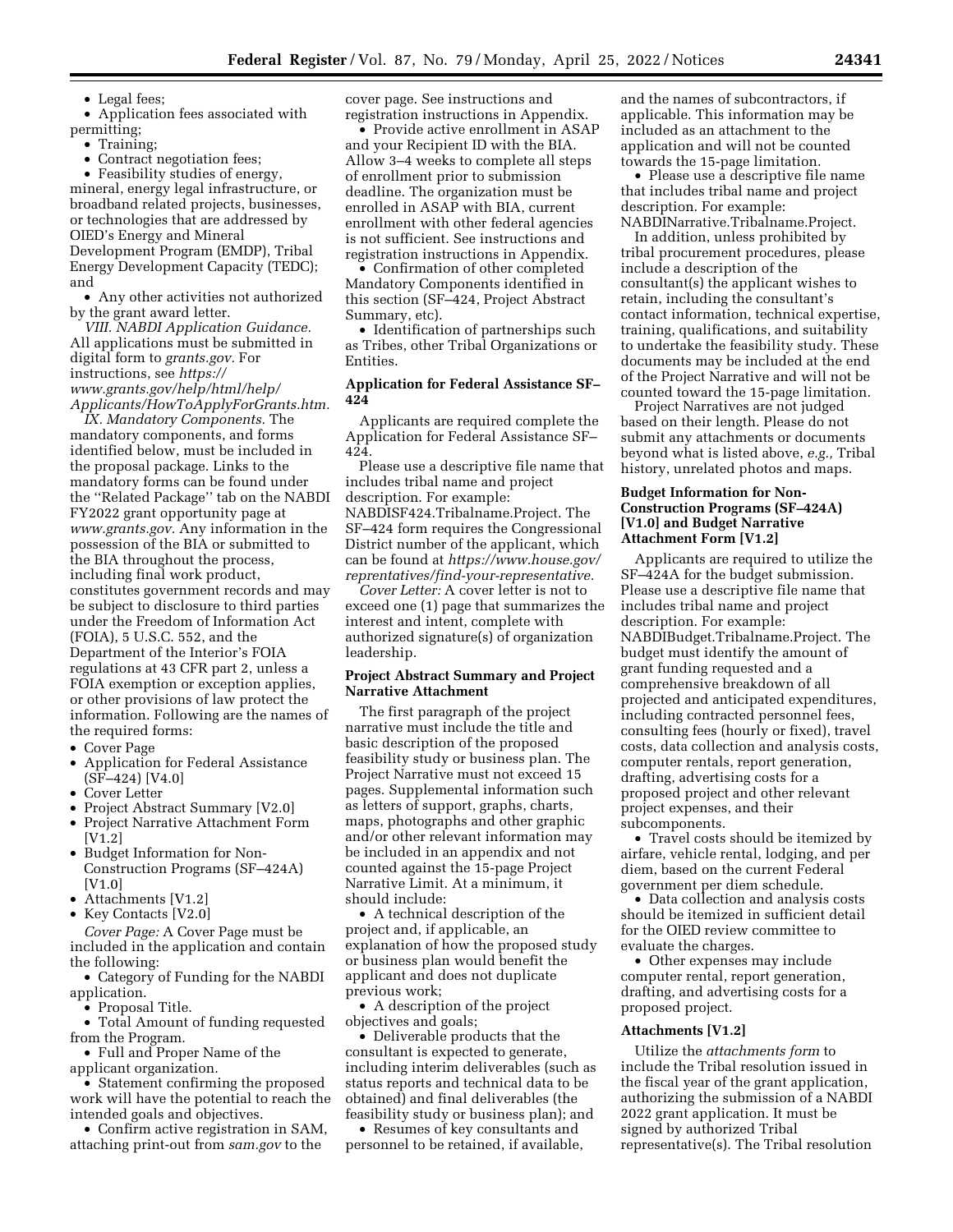must also include a description of the feasibility study or business plan to be developed. An application submitted without a Tribal Resolution will be considered incomplete. The attachments form can also be used to include any other attachments related to the proposal.

## **Required Grantee Travel and Attendance at a Business Development Annual Grantee Meeting**

Grantees will be required to have two individuals who work directly on the project attend an in-person annual DOI/ OIED-sponsored grantee 3-day meeting in Washington, DC, during the year of the grant award. Applicants must include costs in the budget to cover this requirement. Travel costs must not exceed \$6,000 per person. Applicants should follow their own travel policies to budget for this 3-day meeting. Additional funds for these expenses will not be available once grant is awarded. In the event the meeting is converted to a virtual meeting due to timing or COVID related issues, those funds may be repurposed in the grant.

## **Special Notes**

Please make sure that the System for Award Management (SAM) number used to apply is active, not expired, with a current Unique Entity Identifier (UEI) number on the SF–424.

Please make sure an *active* Automated Standard Application for Payment (ASAP) number is provided. Applicants *must* have an ASAP number and be enrolled with the BIA to be eligible.

Please list counties where the project is located and congressional district number where the project will be located.

#### **Key Contacts**

Applicants must include a critical information page that includes:

• Please use a descriptive file name that includes tribal name and identifies it is the critical information page (CIP). For example:

NABDICIP.Tribalname.Project

• Project Manager's contact information including address, email, desk, and cell phone number;

• Please make sure the System for Award Management (SAM) number used to apply is active, not expired, with a current UEI number on the SF– 424;

• Please make sure an *active*  Automated Standard Application for Payment (ASAP) number is provided. Applicants *must* have an ASAP number for the BIA to be eligible;

• Please list the county(ies) where the project is located and congressional

district number(s) where the project is located.

*X. Incomplete Applications.*  Incomplete applications will not be accepted. Please ensure that all forms listed in the announcement are completed and submitted in *grants.gov*.

*XI. Review and Selection Process.*  Upon receiving a NABDI application, OIED will determine whether the application is complete and that the proposed project does not duplicate or overlap previous or currently funded OIED technical assistance projects. Any proposal that is received after the date and time in the **DATES** section of this notice will not be reviewed.

The OIED Review Committee, comprised of OIED staff, staff from other Federal agencies, and subject matter experts, will evaluate the proposals against the ranking criteria. Proposals will be evaluated using the four ranking criteria listed below, with a maximum achievable total of 100 points.

Final award selections will be approved by the Assistant Secretary— Indian Affairs and the Associate Deputy Secretary, U.S. Department of the Interior. Applicants not selected for award will be notified in writing.

*XII. Evaluation Criteria.*  Proposals will be formally evaluated by an OIED review committee using the five criteria listed below. Each criterion provides a percentage of the total maximum rating of 100 points:

*The Project's Economic Benefits:* 50 points.

*Project Deliverables:* 20 Points. *Feasibility Process and Analysis:* 10 points.

*Costs of Proposal:* 10 points. *Specificity:* 10 points.

## *The Project's Economic Benefits: 50 Points*

The reviewers will determine if the proposal's scope of work clearly states the opportunity to be studied. Factors that the reviewers will consider when awarding points are, but not limited to:

• Does the proposal describe how the project will potentially stimulate economic development?

• Does the proposal describe the benefits the project would have if implemented?

• Does the proposal include information how the project will reduce joblessness and stimulate economic activity within a Native community?

• Does the proposal describe the economic development challenges and how the study will address those conditions?

• Does the proposal describe if the applicant has the financial resources to conduct the study absent NABDI grant assistance?

# *Project Deliverables: 20 Points*

The reviewers will determine if the proposal describes in detail applicable proposed deliverables. For example, a hotel feasibility study would include deliverables such as, but not limited to, site analysis, market demographics, drive-time market, regional competition, market demands, and a financial model that includes investment and return on investment projections.

#### *Project Tasks and Timeline: 10 Points*

The reviewers will determine if a comprehensive timeline has been developed to address tasks that are needed to successfully complete the objectives outlined in the scope of work.

## *Costs of Proposal/Budget: 10 Points*

The reviewers will assess the costs listed in the budget to determine if the overall value of the project is competitively priced and in accordance with the goals stated within the proposal/scope of work.

#### *Specificity: 10 Points*

The reviewers understand applicants may retain consultant(s) that prepare the NABDI proposal to also conduct the feasibility study if the grant is awarded. This does not prejudice an applicant's chances of being selected as a grantee. However, the Committee will view unfavorably proposals that show little evidence of communication between the consultant(s) and the applicant or scant regard for the applicant community's unique circumstances. Facsimile applications prepared by the same consultant(s) and submitted by multiple applicants will receive scrutiny in this regard.

*XIII. Transfer of Funds.* OIED's obligation under this solicitation is contingent on receipt of congressionally appropriated funds. No liability on the part of the U.S. Government for any payment may arise until funds are made available to the awarding officer for this grant and until the recipient receives notice of such availability, to be confirmed in writing by the grant officer.

All payments under this agreement will be made by electronic funds transfer through the ASAP. All award recipients are required to have a current and accurate UEI number to receive funds. All payments will be deposited to the banking information designated by the applicant in the System for Award Management (SAM).

*XIV. Reporting Requirements for Award Recipients.* The applicant must deliver all products and data required by the Grant Agreement for the proposed NABDI feasibility study and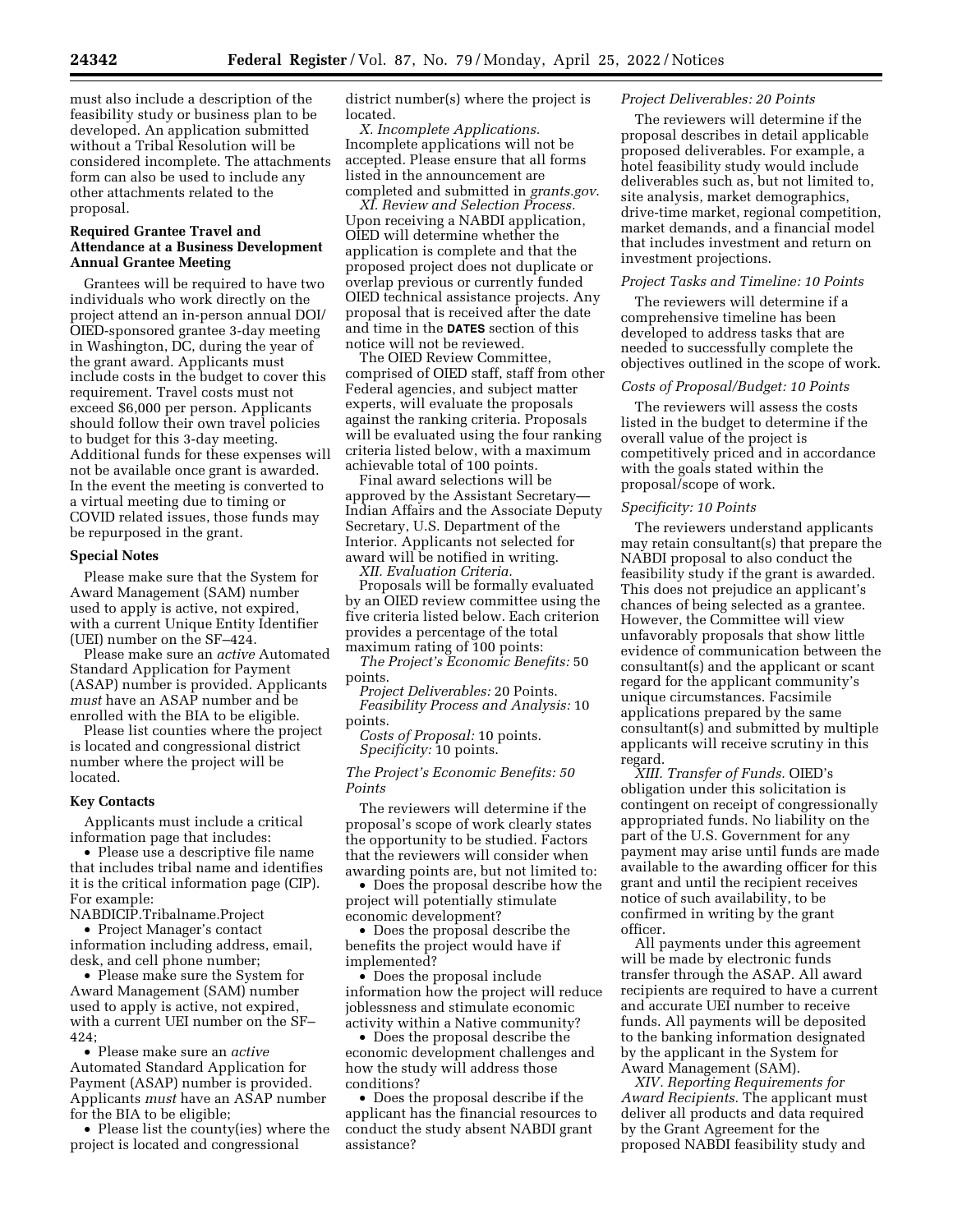business plan project to OIED within 30 days of the end of each reporting period and 120 days after completion of the project. The reporting periods will be established in the terms and conditions of the final award.

OIED requires that deliverable products be provided in digital format and submitted in the GrantSolutions system. Reports can be provided in either Microsoft Word or Adobe Acrobat PDF format. Spreadsheet data can be provided in Microsoft Excel, Microsoft Access, or Adobe PDF formats. All vector figures should be converted to PDF format. Raster images can be provided in PDF, JPEG, TIFF, or any of the Windows metafile formats. The contract between the grantee and the consultant conducting the NABDI funded feasibility study must include deliverable products and require that the products be prepared in the format described above.

The contract should include budget amounts for all printed and digital copies to be delivered in accordance with the grant agreement. In addition, the contract must specify that all products generated by a consultant belong to the grantee and cannot be released to the public without the grantee's written approval. Products include, but are not limited to, all reports and technical data obtained, maps, status reports, and the final report.

In addition, this funding opportunity and financial assistance award must adhere to the following provisions.

*XV. Conflicts of Interest.* 

## **Applicability**

• This section intends to ensure that non-Federal entities and their employees take appropriate steps to avoid conflicts of interest in their responsibilities under or with respect to Federal financial assistance agreements.

• In the procurement of supplies, equipment, construction, and services by recipients and by sub-recipients, the conflict of interest provisions in 2 CFR 200.318 apply.

# **Requirements**

• Non-Federal entities must avoid prohibited conflicts of interest, including any significant financial interests that could cause a reasonable person to question the recipient's ability to provide impartial, technically sound, and objective performance under or with respect to a Federal financial assistance agreement.

• In addition to any other prohibitions that may apply with respect to conflicts of interest, no key official of an actual or proposed

recipient or sub-recipient, who is substantially involved in the proposal or project, may have been a former Federal employee who, within the last one (1) year, participated personally and substantially in the evaluation, award, or administration of an award with respect to that recipient or sub-recipient or in development of the requirement leading to the funding announcement.

• No actual or prospective recipient or sub-recipient may solicit, obtain, or use non-public information regarding the evaluation, award, administration of an award to that recipient or subrecipient or the development of a Federal financial assistance opportunity that may be of competitive interest to that recipient or sub-recipient.

## **Notification**

• Non-Federal entities, including applicants for financial assistance awards, must disclose in writing any conflict of interest to the DOI awarding agency or pass-through entity in accordance with 2 CFR 200.112, Conflicts of Interest.

• Recipients must establish internal controls that include, at a minimum, procedures to identify, disclose, and mitigate or eliminate identified conflicts of interest. The recipient is responsible for notifying the Financial Assistance Officer in writing of any conflicts of interest that may arise during the life of the award, including those that have been reported by sub-recipients.

• Restrictions on Lobbying. Non-Federal entities are strictly prohibited from using funds under this grant or cooperative agreement for lobbying activities and must provide the required certifications and disclosures pursuant to 43 CFR part 18 and 31 U.S.C. 1352.

• Review Procedures. The Financial Assistance Officer will examine each conflict of interest disclosure on the basis of its particular facts and the nature of the proposed grant or cooperative agreement, and will determine whether a significant potential conflict exists and, if it does, develop an appropriate means for resolving it.

• Enforcement. Failure to resolve conflicts of interest in a manner that satisfies the Government may be cause for termination of the award. Failure to make the required disclosures may result in any of the remedies described in 2 CFR 200.338, Remedies for Noncompliance, including suspension or debarment (see also 2 CFR part 180).

#### **Data Availability**

• Applicability. The Department of the Interior is committed to basing its decisions on the best available science and providing the American people with enough information to thoughtfully and substantively evaluate the data, methodology, and analysis used by the Department to inform its decisions.

• Use of Data. The regulations at 2 CFR 200.315 apply to data produced under a Federal award, including the provision that the Federal Government has the right to obtain, reproduce, publish, or otherwise use the data produced under a Federal award as well as authorize others to receive, reproduce, publish, or otherwise use such data for Federal purposes.

• Availability of Data. The recipient shall make the data produced under this award and any subaward(s) available to the Government for public release, consistent with applicable law, to allow meaningful third-party evaluation and reproduction of the following:

ÆThe scientific data relied upon;

ÆThe analysis relied upon; and

 $\circ$  The methodology, including models, used to gather and analyze data.

*XVI. Questions and Requests for OIED Assistance.* Technical consultation from OIED may include clarifying application requirements, confirming whether an applicant previously submitted the same or similar proposal, and registration information for SAM or ASAP. Technical assistance will be provided by the OIED contractor, Tribal Tech. The applicant is solely responsible for the preparation of its grant proposal. All eligible applicants will have access to scheduled training and can request assistance from the preapplication phase through the postaward close-out. It is strongly recommended that any assistance be a consolidation of items based off reasonably completed working drafts. Please complete an in-take form with Tribal Tech to request assistance: *[https://app.smartsheet.com/b/publish?](https://app.smartsheet.com/b/publish?EQBCT=98a8ecfd0f3d452693e589c6a0a678d8) [EQBCT=98a8ecfd0f3d452693](https://app.smartsheet.com/b/publish?EQBCT=98a8ecfd0f3d452693e589c6a0a678d8) [e589c6a0a678d8.](https://app.smartsheet.com/b/publish?EQBCT=98a8ecfd0f3d452693e589c6a0a678d8)* 

*XVII. Paperwork Reduction Act:* The information collection requirements contained in this notice have been reviewed and approved by the Office of Management and Budget (OMB) under the Paperwork Reduction Act, 44 U.S.C. 3504(h). The OMB control number is 4040–0004. The authorization expires on December 31, 2022. An agency may not conduct or sponsor, and you are not required to respond to, any information collection that does not display a currently valid OMB Control Number.

*XVIII. Authority:* This is a discretionary grant program authorized under the Snyder Act (25 U.S.C. 13) and the Consolidated Appropriations Act, 2022 (HR 2471–312). The Snyder Act authorizes the BIA to expend such